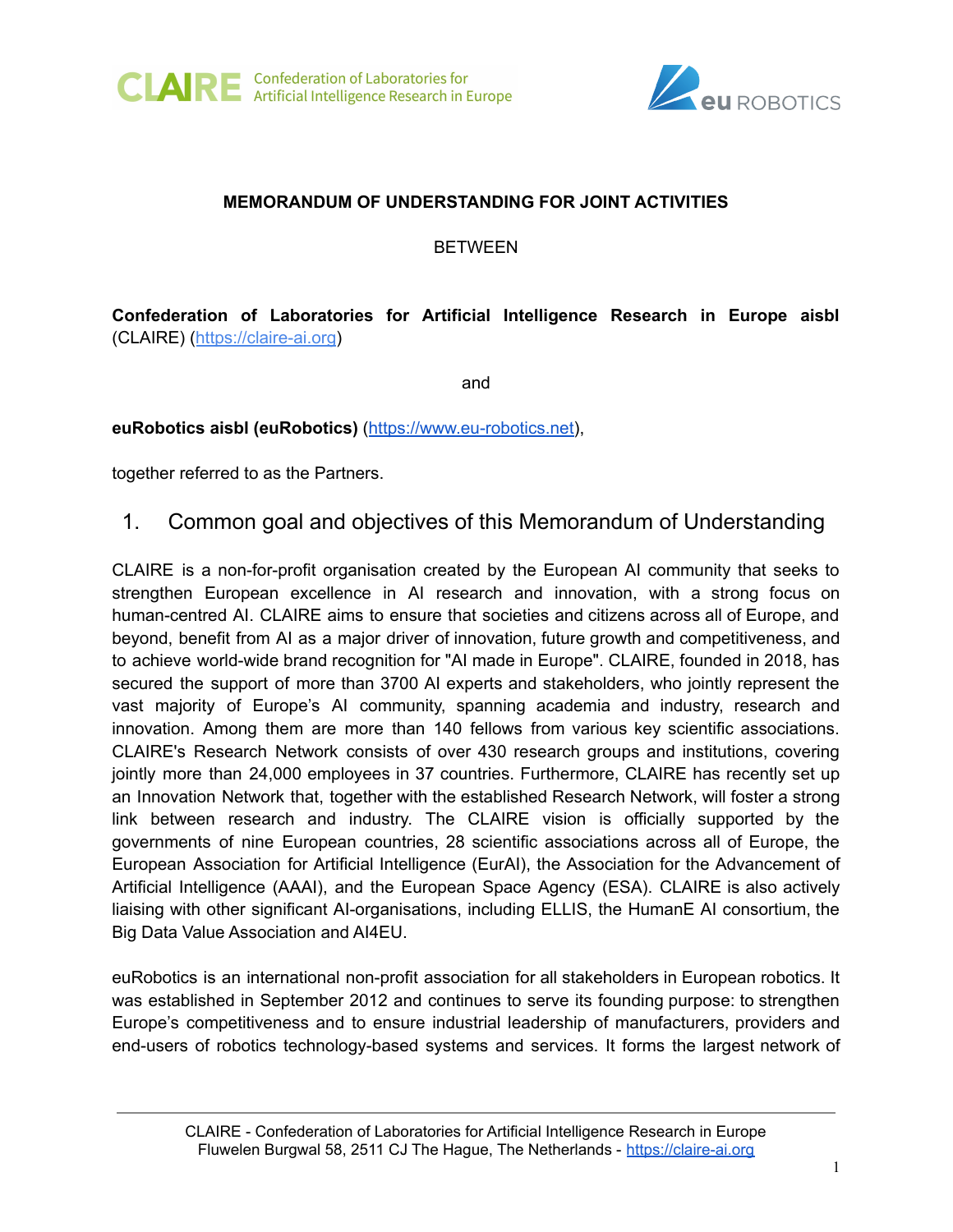



roboticists and business in Europe with about 250 institutional members, covering small and large companies, associations and institutions, universities, laboratories and RTOs. The objectives of euRobotics are to boost European robotics research, development and innovation, to foster a positive perception of robotics, to support the widest and most effective uptake of robotics technologies and services for professional and private use, and to ensure the excellence of the robotics science base in Europe is maintained. euRobotics coordinates some 30 Topic Groups. These "grass roots" groups cover a wide range of robotics-related themes including: perception, mechatronics, AI and Cognition, but also standardisation, ethical and legal issues, etc. euRobotics also organises major European robotics events including the European Robotic Forum (ERF) and the European Robotics Week (ERF) as well as workshops and Topic Group events, all of which attract interest and participation from across Europe. euRobotics was the private side partner with the European Commission in the SPARC cPPP under Horizon 2020 and is a Founding Member of Adra the AI, Data and Robotics Partnership in Horizon Europe.

Through this partnership, euRobotics and CLAIRE recognise their shared interest to support each other's activities and to develop and promote research, innovation and deployment at the intersection of AI and Robotics.

This memorandum establishes a shared understanding for how the Partners can collaborate towards creating activities that benefit both the European AI and Robotics research and innovation ecosystems.

The Partners will work together to establish joint activities, with the aim of developing and promoting research and innovation at the intersection of AI and Robotics, by establishing a comprehensive understanding of the overlap of each other's areas of research and application, through the creation of better mutual recognition and appreciation of the interaction between AI and Robotics, and by fostering collaboration within the communities, maximising knowledge transfer and minimising the duplication of efforts.

# 2. Joint activities

The nature and format of these activities will be decided in further agreements and may include, but are not limited to joint working papers, workshops, seminars, and the exchange of expert advice. They may contribute to this by providing expertise, resources, competencies and best practices.

Specific agreed upon joint activities currently include:

# ● **bi-directional information channels**

○ establish protocols for cross-collection and dissemination of information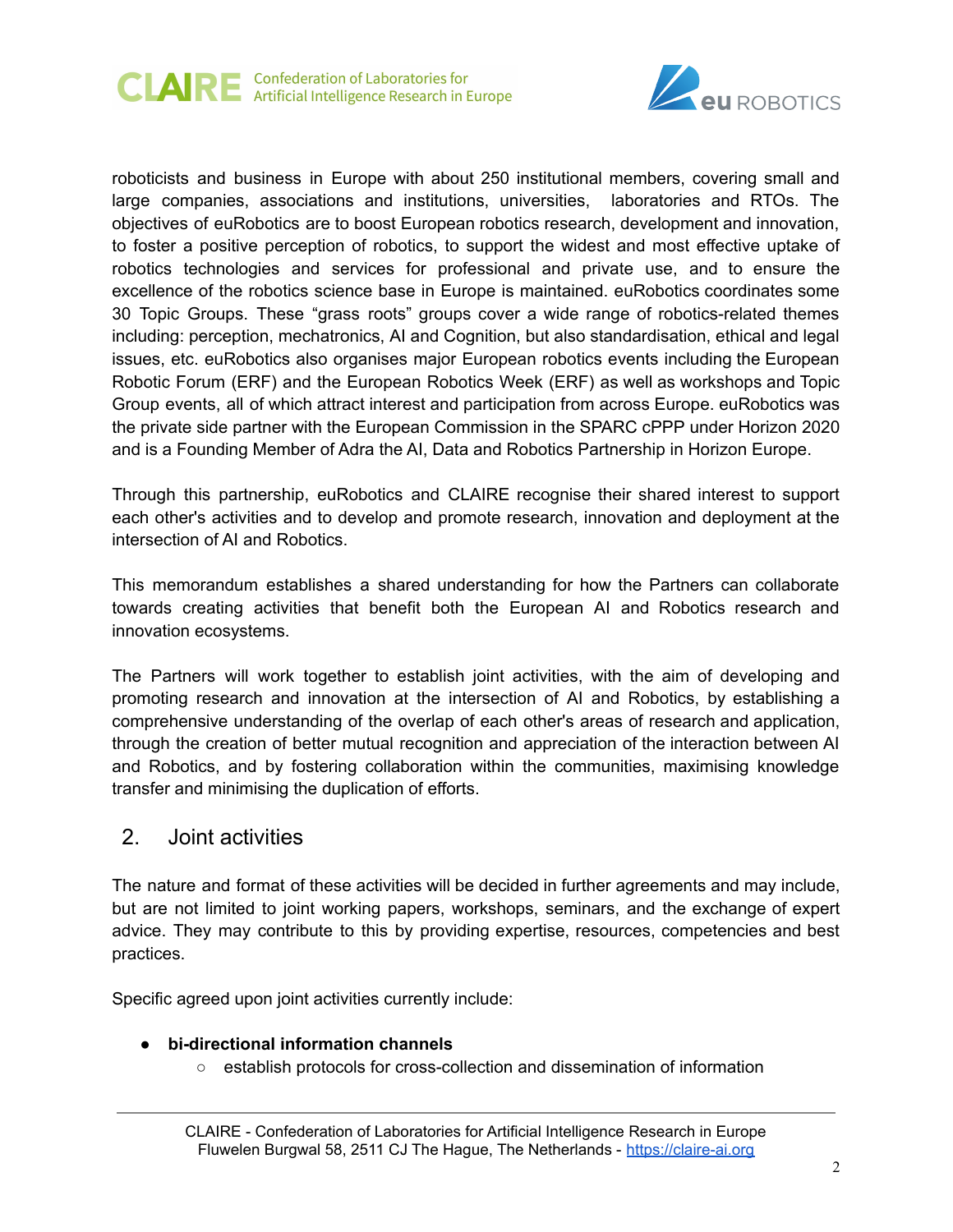



○ cross-promotion and dissemination (upon request and mutual agreement) of activities, information and posts originating from the other party that are relevant to the goals of this MoU

#### ● **joint events and workshops**

- joint sessions in events that promote and explore activities, advances and challenges at the intersection of AI and Robotics
- strategic workshops, e.g., to develop a roadmap of the overlapping communities research interests
- Theme Development Workshops, bringing together the different stakeholders to jointly identify the strategic research areas and challenges (i.e., Smart Robots and Trust and guarantees for AI systems) at the intersection of AI and Robotics, to develop specific targeted joint activities and to set up lasting connections and collaborative structures for further addressing these challenges
- $\circ$  community building and networking, either as part of the above described events or as separate events in order to foster greater connection between the people and organisations in each community
- **strategic communication channels between the Partners**
	- exchange information at a strategic level between the two organisations
	- consider joined responses to the EC
	- develop joint strategy and approaches on subjects of common interest

# 3. Miscellaneous

# 3.1. Liability and binding effect

The present MoU serves as a declaration of intent and formalises the cooperation between the signing organisations and their representatives. Compliance with the provisions described herein is based on mutual trust, the liability of all Partners is excluded to the fullest extent permitted by law. The present MoU does not create any legally enforceable obligations.

The Partners agree to refrain from supporting, entertaining or initiating projects that conflict with or impede this aim.

Signature of this partnership will be featured in the corresponding communication channels of both organisations.

# 3.2. Duration of Memorandum of Understanding

The partnership between the individual Partners described in this MoU begins on the date of signatures and lasts until one of the individual Partners withdraws from the MoU in writing. An email satisfies the written requirement.